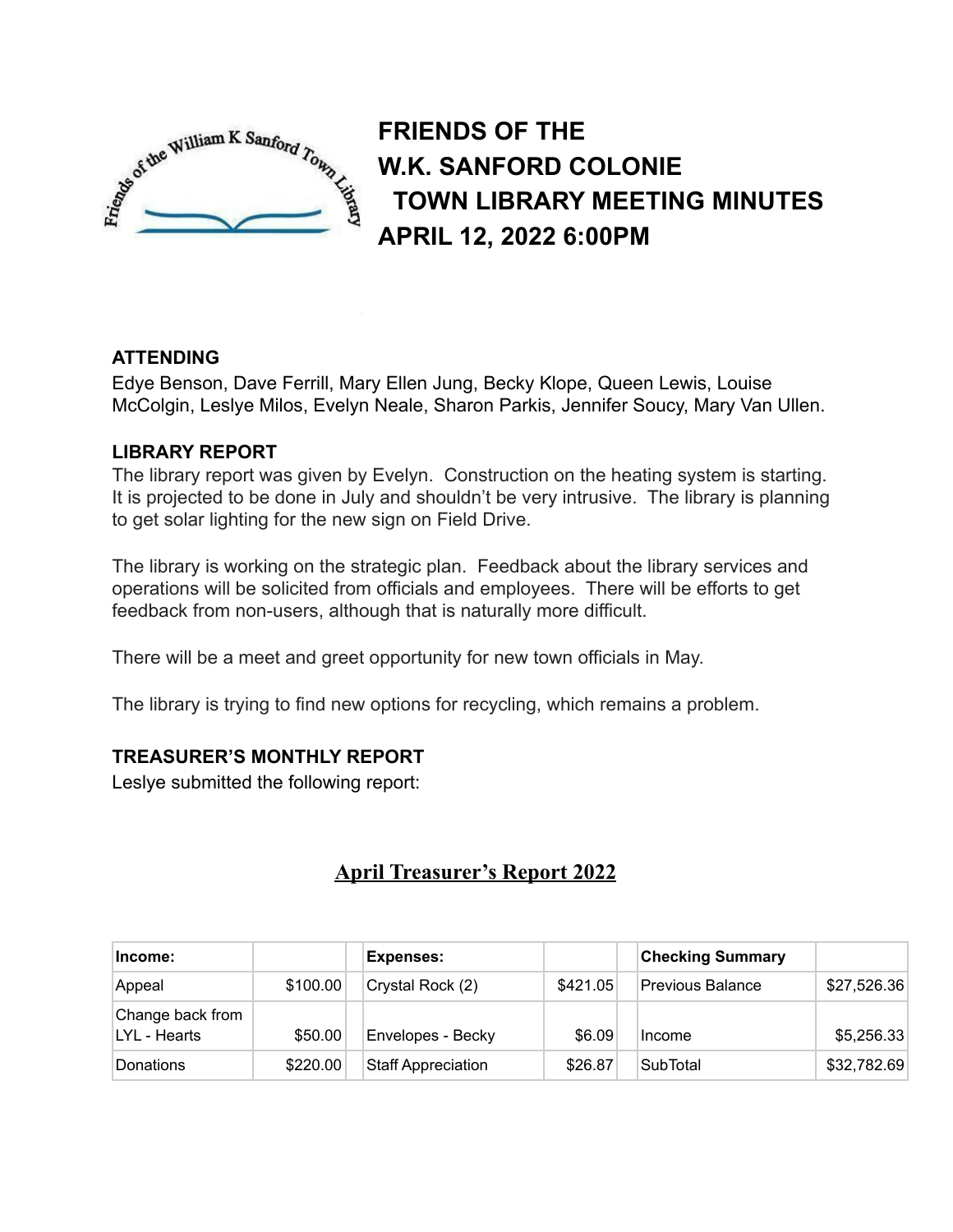| E-Bay Book Sales                   | \$500.00   | Stamps - Leslye | \$11.60  | <b>Expenses</b>            | \$480.60    |
|------------------------------------|------------|-----------------|----------|----------------------------|-------------|
| <b>LYL Heart Sales</b>             | \$88.00    | YouTube         | \$14.99  | <b>New Balance</b>         | \$32,302.09 |
| Memberships/Don<br>ations          | \$4,180.00 | <b>Total</b>    | \$480.60 |                            |             |
| Square - LYL Heart<br><b>Sales</b> | \$46.42    |                 |          |                            |             |
| Square -<br>Memberships            | \$71.91    |                 |          | <b>Summary of Accounts</b> |             |
| <b>Total</b>                       | \$5,256.33 |                 |          | Checking                   | \$32,302.09 |
|                                    |            |                 |          | Savings                    | \$1,137.33  |
|                                    |            |                 |          | 5 CD's                     | \$51,776.97 |
|                                    |            |                 |          | <b>Total Balance</b>       | \$85,216.39 |

There was discussion about optimal ways of spending available funds. It was noted that typically the library asks the Friends for about \$5,000 for collections and \$10,000 for program-related expenses each year. The library is still looking at a replacement for the Stedman Room divider and is also looking at redesigning the entrance to the children's area.

## **REQUESTS AND EXPENDITURES**

Friends received a funding request for the following:

Staff member: Beth Bomba Funding Amount: \$500

Funding for Summer Reading Incentives

This request is for funds to purchase items to use as small weekly incentives when kids check in with their reading. This would be an order for rubber ducks, bubbles and stamps for the younger readers and brag tags and spirit sticks for the older readers. Carabiners from previous years will be used to hang the tags. Coupons donated from local businesses have also been used as prizes, but this year it has been more difficult to get the coupons as some businesses are no longer doing it.

Friends approved the funding request.

The library is finalizing selection of museum passes funded by the Friends.

Evelyn asked about funding for career books. Friends had approved up to \$2,500 for career books, but what had been purchased was less than that because of an available